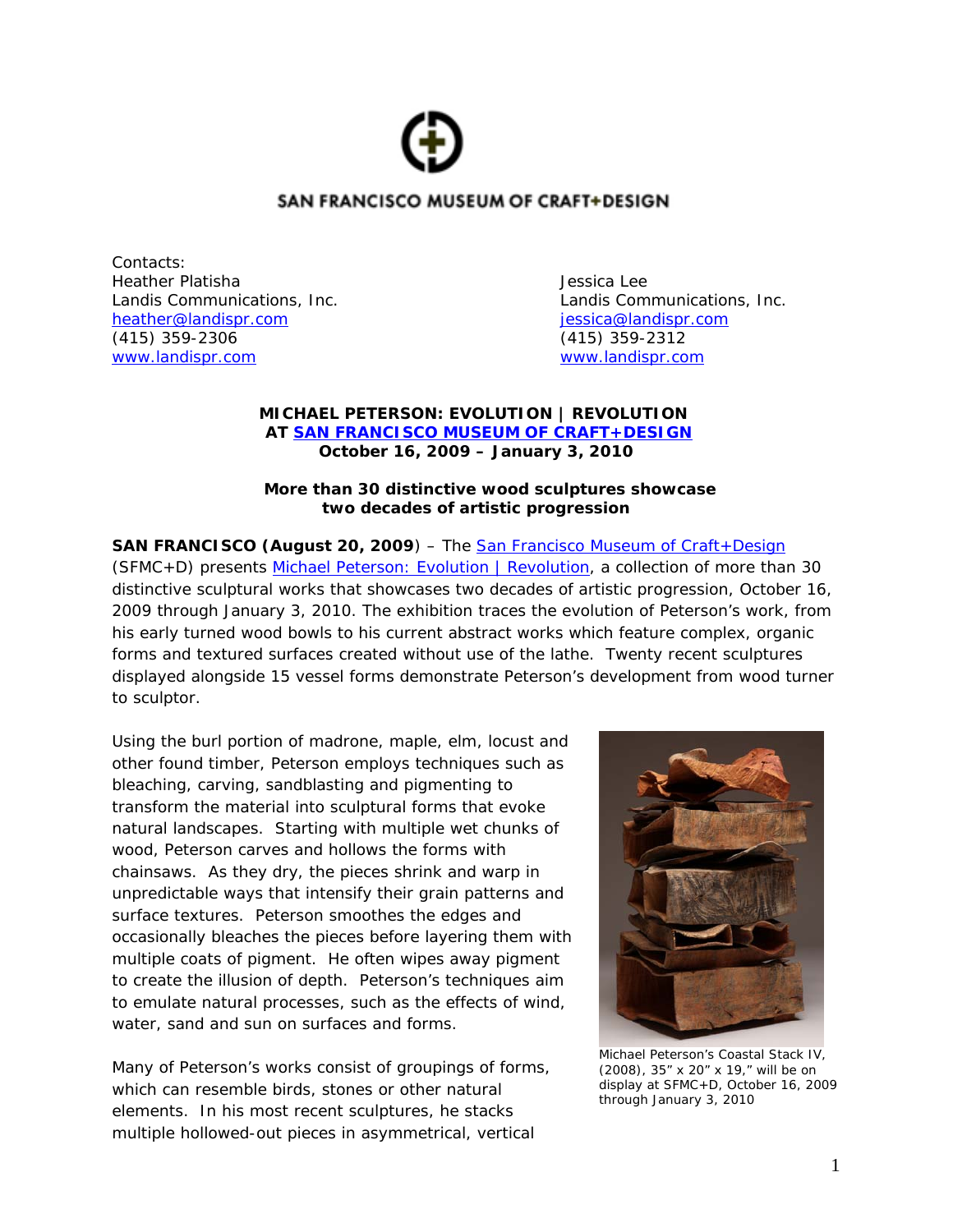arrangements that are reminiscent of wave-tossed driftwood on a beach. Peterson's work is heavily inspired by the physical environment of Lopez Island in Washington, where he has resided for more than 30 years.

"Evolution | Revolution highlights Peterson's reverence for nature and organic processes, which has proven to be a key thread through his work," said JoAnn Edwards, executive director of the San Francisco Museum of Craft+Design. "Peterson demonstrates a captivating progression in technique and aesthetic while creating pieces that are quietly and consistently luminous."



Peterson's work has appeared in solo and group exhibitions over the past 20 years, and can be found in public collections throughout North America, including: Museum of Arts and Design (New York, NY); the Mint Museum of Craft + Design (Charlotte, NC) and the Renwick Gallery, Smithsonian American Art Museum (Washington DC), among others.

Michael Peterson's Teardrop (1987), 7" x 10" dia., showcases the artist's early latheturned vessels

## **Special Events for Michael Peterson: Evolution | Revolution:**

#### **Preview Reception**

Thursday, October 15, 2009 6 p.m. - 8 p.m. San Francisco Museum of Craft+Design, 550 Sutter Street Free admission (\$3 suggested donation for adults)

#### **MakeArt Educational Workshop for Families: Inspired by Wood**

Saturday, November 7, 2009 1 p.m. – 4 p.m. San Francisco Museum of Craft+Design, 550 Sutter Street Free admission Advance registration required. Please call 415.773.0303

Children can explore their creativity and create their own wood-inspired artwork in this fun MakeArt program. The workshop starts with a family tour of the exhibition, Michael Peterson: Evolution | Revolution, followed by a hands-on art workshop in which children will create their own piece to take home. This workshop is for children ages 6 to 12, and parents/caregivers are welcome to join the tour. This MakeArt workshop is part of a full day of family-friendly activities in celebration of  $SFMC+D's 5<sup>th</sup>$  anniversary.

Since launching its MakeArt educational program in 2006, SFMC+D has provided free, hands-on art education workshops to hundreds of children and their families each year.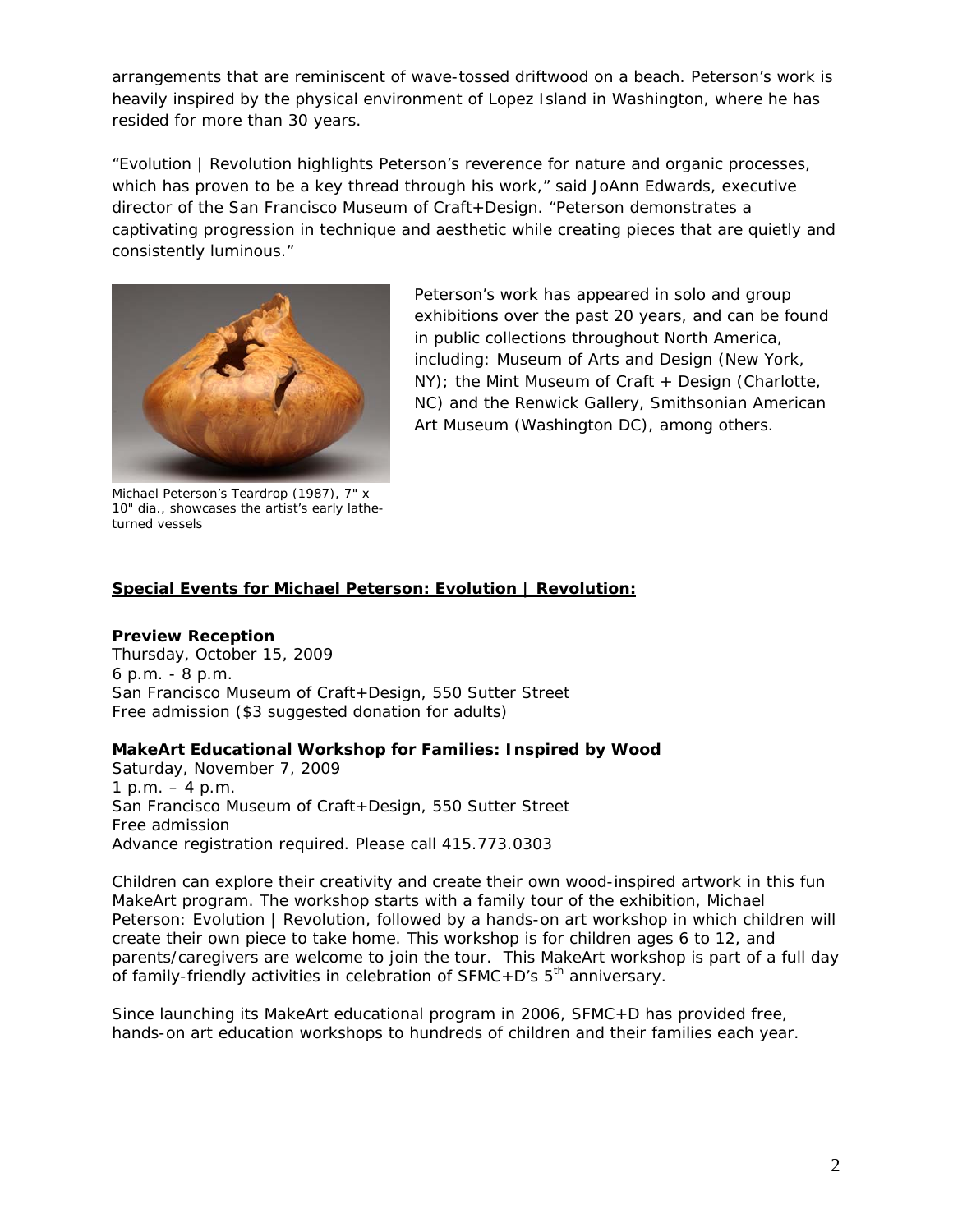#### **Exhibition Walk-Through Tour with artist Michael Peterson**

Friday, October 16, 2009 11 a.m. San Francisco Museum of Craft+Design, 550 Sutter Street Free admission (\$3 suggested donation for adults)

The artist will lead a tour of the exhibition Michael Peterson: Evolution | Revolution and provide personal insight on the progression of his sculptural work.

### **San Francisco Museum of Craft+Design Speaker Series Event Michael Peterson: From Wood Turner to Sculptor**

Saturday, October 17, 2009 4:00 p.m. Larkspur Hotel Union Square, 524 Sutter Street Free to members of SFMC+D, \$15 for non-members

Collector and wood artist Ron Wornick shares insights into Michael Peterson's growth as an artist. Wornick will discuss Michael Peterson's life's work and evolution from wood turner to a sculptor. Discussion followed by a visit to the exhibition at the Museum.

**Admission to the exhibition is free.** For more information about the exhibition and related educational programs, please visit [sfmcd.org](http://sfmcd.org/) or call 415-773-0303.

#### **About the San Francisco Museum of Craft+Design**

The San Francisco Museum of Craft+Design (SFMC+D) exhibits contemporary craft and design to encourage appreciation of both disciplines – and to highlight the strong connections between the two. Celebrating its fifth anniversary in October 2009, SFMC+D introduces visitors to work by artists and designers from the Bay Area and around the globe through exhibitions and related educational programs. The Museum is located at 550 Sutter Street in San Francisco and is open Tuesday through Saturday 10 a.m. – 5 p.m., Thursdays 10 a.m. - 7 p.m. and Sundays 12 p.m. – 5 p.m. To become a member, sponsor or for more information, please call 415-773-0303, email [info@sfmcd.org](mailto:info@sfmcd.org) or visit [www.sfmcd.org](http://www.sfmcd.org/).

# # #

#### **CALENDAR EDITORS, PLEASE NOTE:**

Contacts: Heather Platisha Jessica Lee [heather@landispr.com](mailto:heather@landispr.com) is a set of the set of the set of the set of the set of the set of the set of the set of the set of the set of the set of the set of the set of the set of the set of the set of the set of the set of th (415) 359-2306 (415) 359-2312 [www.landispr.com www.landispr.com](http://www.landispr.com/) 

Landis Communications, Inc. Landis Communications, Inc.

**MICHAEL PETERSON: EVOLUTION** *|* **REVOLUTION AT [SAN FRANCISCO MUSEUM OF CRAFT+DESIGN](http://sfmcd.org/) October 16, 2009 – January 3, 2010** 

*More than 30 distinctive wood sculptures showcase two decades of artistic progression*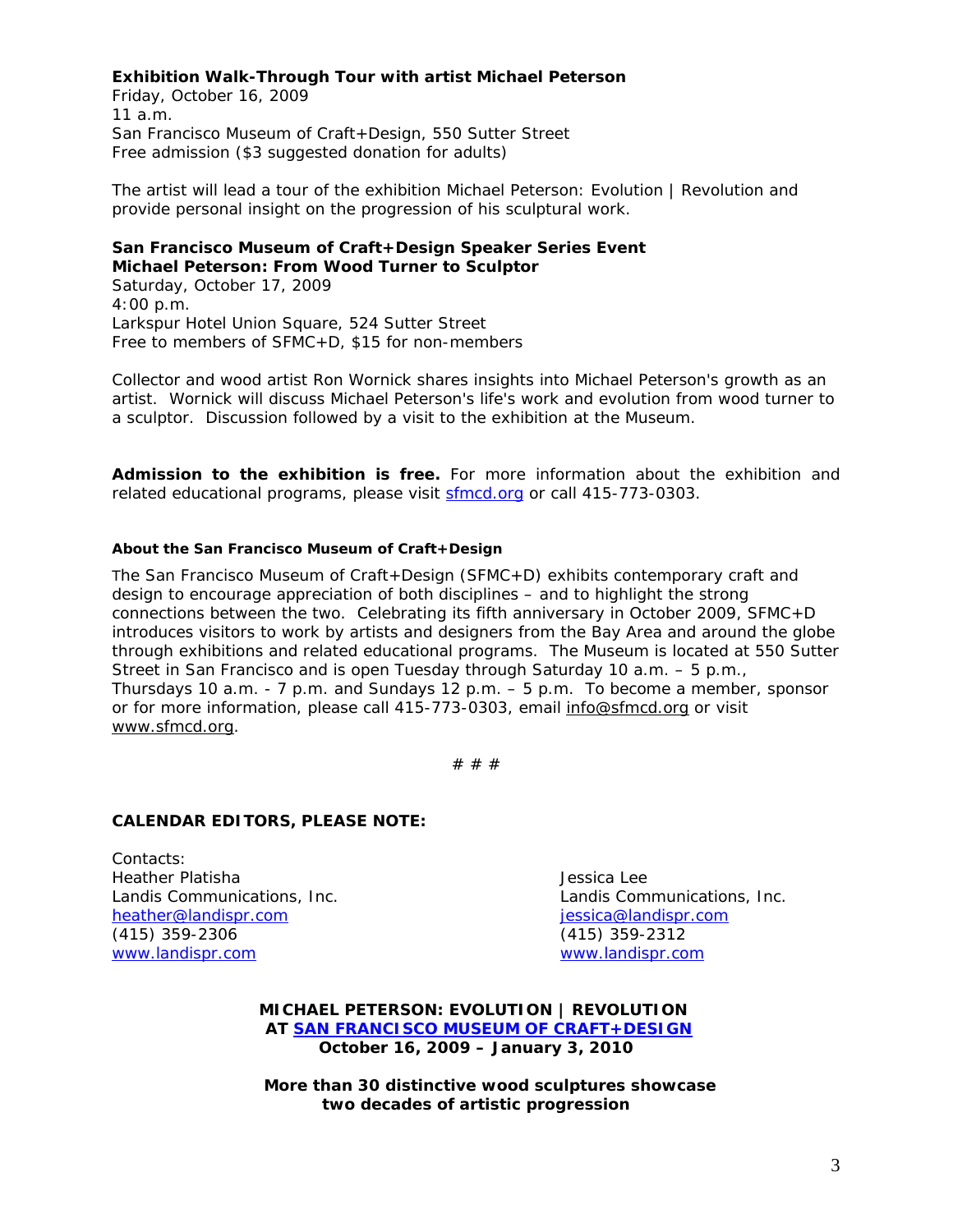**What:** The [San Francisco Museum of Craft+Design](http://sfmcd.org/) (SFMC+D) presents [Michael](http://sfmcd.org/exhibt_next.htm)  Peterson: Evolution | Revolution, a collection of more than 30 distinctive sculptural works that showcases two decades of artistic progression. The exhibition traces the evolution of Peterson's work, from his early turned wood bowls to his current abstract works which feature complex, organic forms and textured surfaces created without use of the lathe. Twenty recent sculptures displayed alongside 15 vessel forms demonstrate Peterson's development from wood turner to sculptor.

> Special events associated with the exhibition include a preview reception, a MakeArt educational workshop for families, a speaker series event featuring collector and wood artist Ron Wornik and a walk-through tour of the exhibition with the artist Michael Peterson.

**Where:** San Francisco Museum of Craft+Design 550 Sutter Street San Francisco, CA (94102)

> *San Francisco Museum of Craft+Design Speaker Series Event Michael Peterson: From Wood Turner to Sculptor*  Larkspur Hotel Union Square 524 Sutter Street San Francisco, Ca

**When:** *Michael Peterson: Evolution | Revolution Exhibition* October 16, 2009 through January 3, 2010 \*\* Preview reception on October 15, 2009, 6 p.m.- 8 p.m.

> *San Francisco Museum of Craft+Design Speaker Series Event Michael Peterson: From Wood Turner to Sculptor*  Saturday, October 17, 2009, 4 p.m.

 *Exhibition Walk-Through Tour with Artist Michael Peterson*  Friday, October 16, 2009, 11 a.m.

 *MakeArt Educational Workshop for Families: Inspired by Wood*  Saturday, November 7, 2009, 1 p.m. – 4 p.m.

**Admission:** Free (Suggested donation: \$3 for adults) Speaker Series Event is free for members of SFMC+D, \$15 for non-members

#### **For Public**

**Information**: Call the San Francisco Museum of Craft + Design at (415) 773-0303, visit [www.sfmcd.org](http://www.sfmcd.org/) or email [info@sfmcd.org](mailto:info@sfmcd.org).

#### **About the San Francisco Museum of Craft+Design**

The San Francisco Museum of Craft+Design (SFMC+D) exhibits contemporary craft and design to encourage appreciation of both disciplines – and to highlight the strong connections between the two. Celebrating its fifth anniversary in October 2009, SFMC+D introduces visitors to work by artists and designers from the Bay Area and around the globe through exhibitions and related educational programs. The Museum is located at 550 Sutter Street in San Francisco and is open Tuesday through Saturday 10 a.m. – 5 p.m., Thursdays 10 a.m.  $-7$  p.m. and Sundays 12 p.m.  $-5$  p.m. To become a member, sponsor